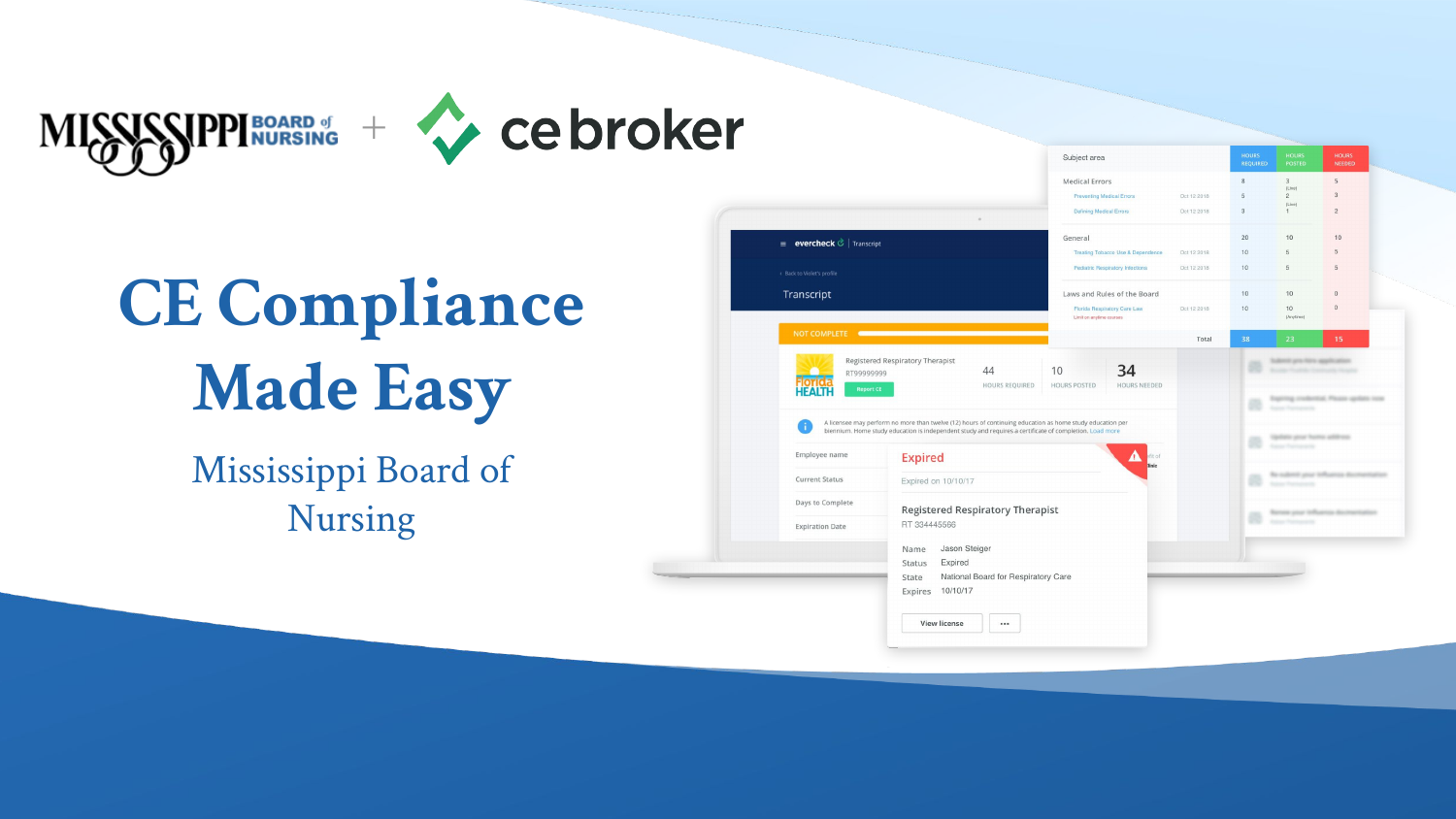**The Free CE Broker Basic account is the only account you need. Easily activate your Basic account from the Mississippi Board of Nursing Website, this page has other valuable information as well https://www.msbn.ms.gov/ce-broker**



not you have satisfied your renewal requirements. From here, you may easily find and report any CE that might be missing. CE Broker is 100% free to use and you will never have to pay to access all of the necessary tools to renew your license!

\* If you already have a CE Broker account, follow these simple steps to add your Mississippi license.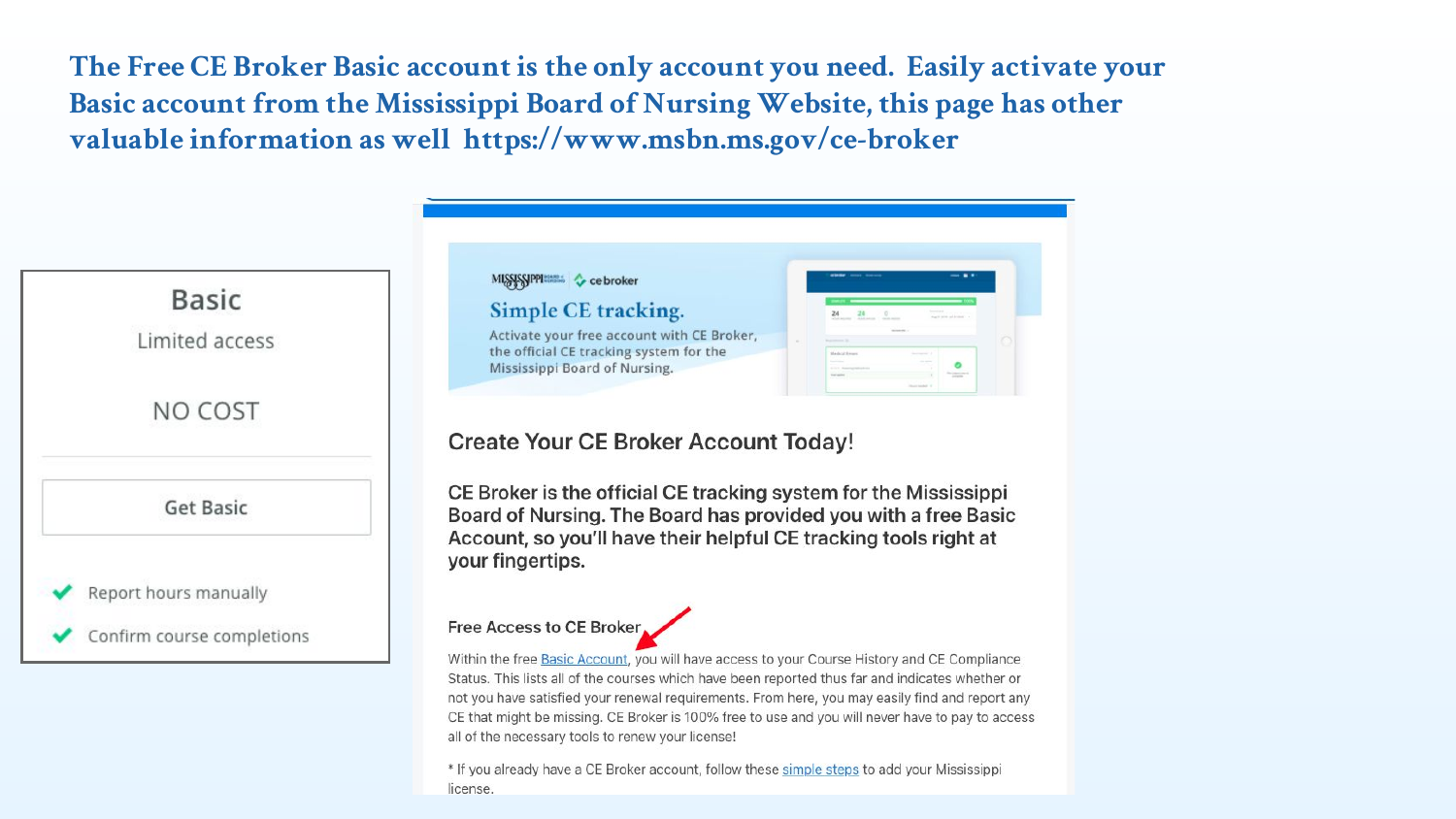## **Once you are logged into your account you will see 4 helpful areas of information**

- **1. A link to the Board's site with all renewal requirements spelled out**
- **2. Your current CE Compliance Status, once all requirements are met will display "Complete" in green letters**
- **3. Your current CE Cycle. All CE must be dated between this beginning and ending date. Including your National Certification**
- **4. Button to click to self-report your National Certification and Controlled Substances hours**

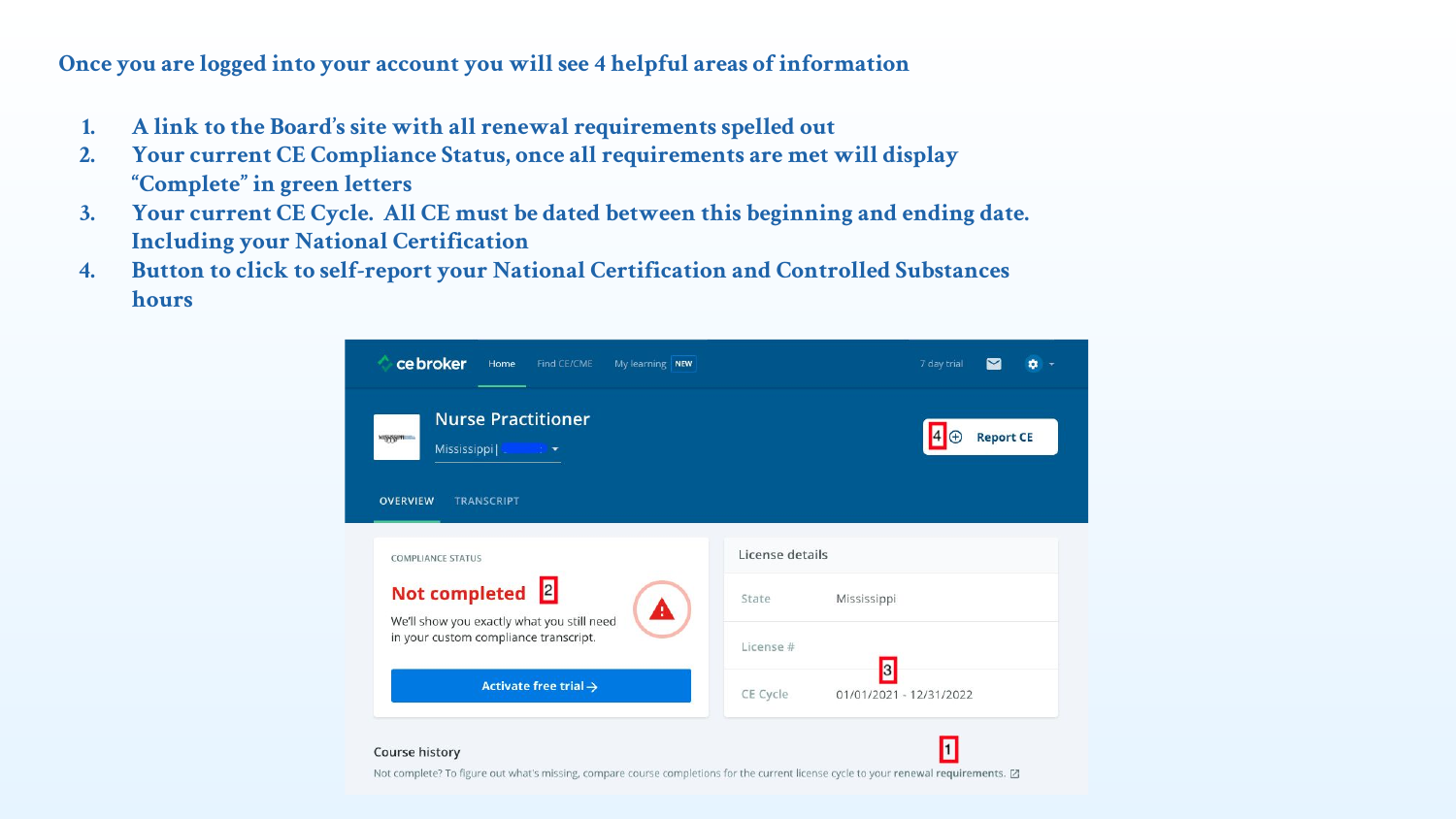**To report your National Certification - click Report CE and find the Proof of National Certification option, click Begin next to that option.** 

**Next enter the date completed (make sure this falls within your current CE cycle, in this entry it can typically be the date you are entering the document) enter 1 in the hours box and click Continue at the bottom.**

| <b>Report Continuing Education</b>                              |              |
|-----------------------------------------------------------------|--------------|
| Report CE/CME                                                   |              |
| Controlled Substances<br>Learn More v How to Report v           | <b>BEGIN</b> |
| Proof of National Certification<br>Learn More v How to Report v | <b>BEGIN</b> |

| Date Completed *                |            |
|---------------------------------|------------|
| 02/03/2022<br>F                 |            |
| <b>SUBJECT AREA</b>             |            |
| Proof of National Certification | 1<br>Hours |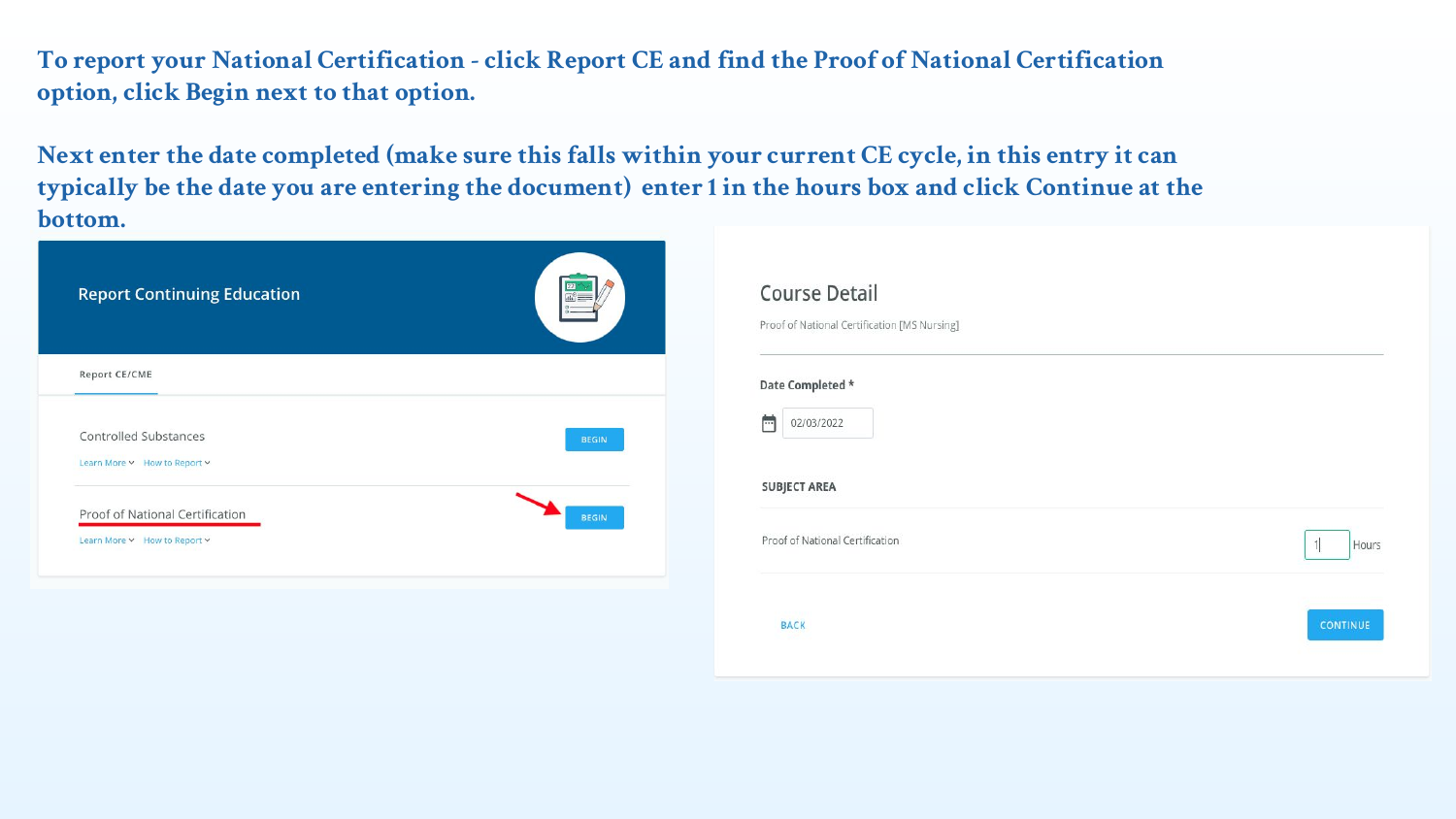**You will be asked a series of 7 Questions, enter your answer in the box and click continue to proceed**

**Once all questions are answered, upload a copy of your certification and submit your entry**

**You'll know you're finished when you see the Green Checkmark!**

| Question 1 of 7<br>Proof of National Certification [MS Nursing]                                          |                 |  |
|----------------------------------------------------------------------------------------------------------|-----------------|--|
| Which National Nursing Certification do you currently hold and what is your designated area of practice? |                 |  |
| <b>BACK</b>                                                                                              | <b>CONTINUE</b> |  |

Your CE Credit Has Been Submitted!

Please print a copy of this page for your receipt.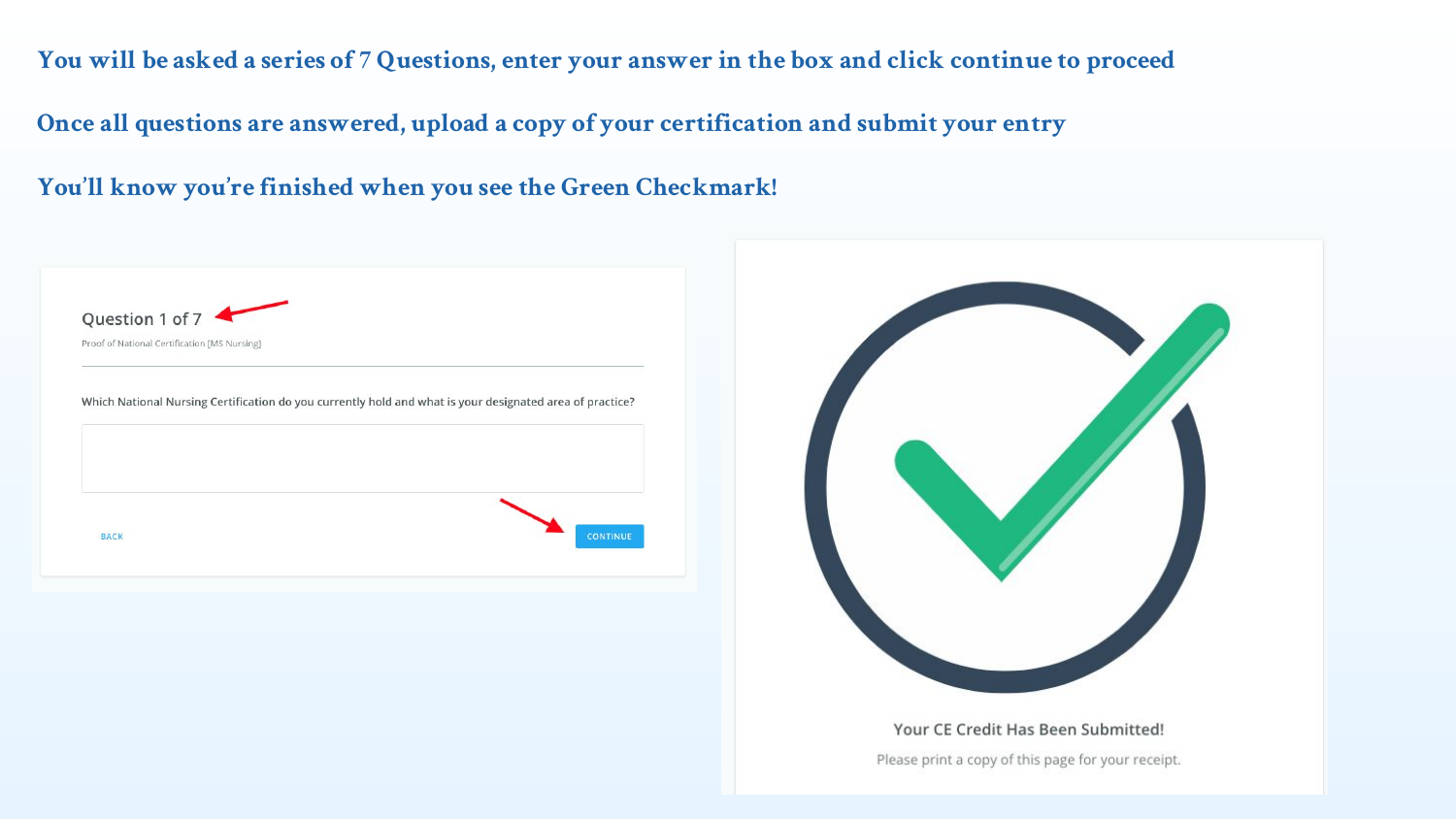**Report your Controlled Substances hours following the same process. Just select the proper reporting option. Once your National Certification and 5 hours of Controlled Substances have been reported your CE Compliance will show Complete!** 

**Review your course history at any point to see which hours have been applied to your requirements.**

| <b>COMPLIANCE STATUS</b>                                                    | License details |                                   |
|-----------------------------------------------------------------------------|-----------------|-----------------------------------|
| <b>Complete</b>                                                             | State           | Mississippi                       |
| Great job! It looks like you completed your<br>requirements for this cycle. | License #       | 9999999                           |
| View my Transcript $\rightarrow$                                            | CE Cycle        | 01/01/2021 - 12/31/2022           |
| Course history<br>COURSES<br>REMOVED                                        |                 |                                   |
| Q<br>Search course history                                                  |                 | Download PDF Report<br>Filter (0) |
| COURSE                                                                      |                 | <b>RATING</b><br><b>HOURS</b>     |
| Proof of national certification [ms nursing]<br>F<br>Completed 02/03/2022   |                 | 1<br>Rate course<br>              |
| Controlled substances [ms nursing]<br>F<br>Completed 04/03/2021             |                 | 7<br>Rate course<br>              |
| $10 -$<br>Rows per page:                                                    |                 | $1 - 2 of 2 <$                    |